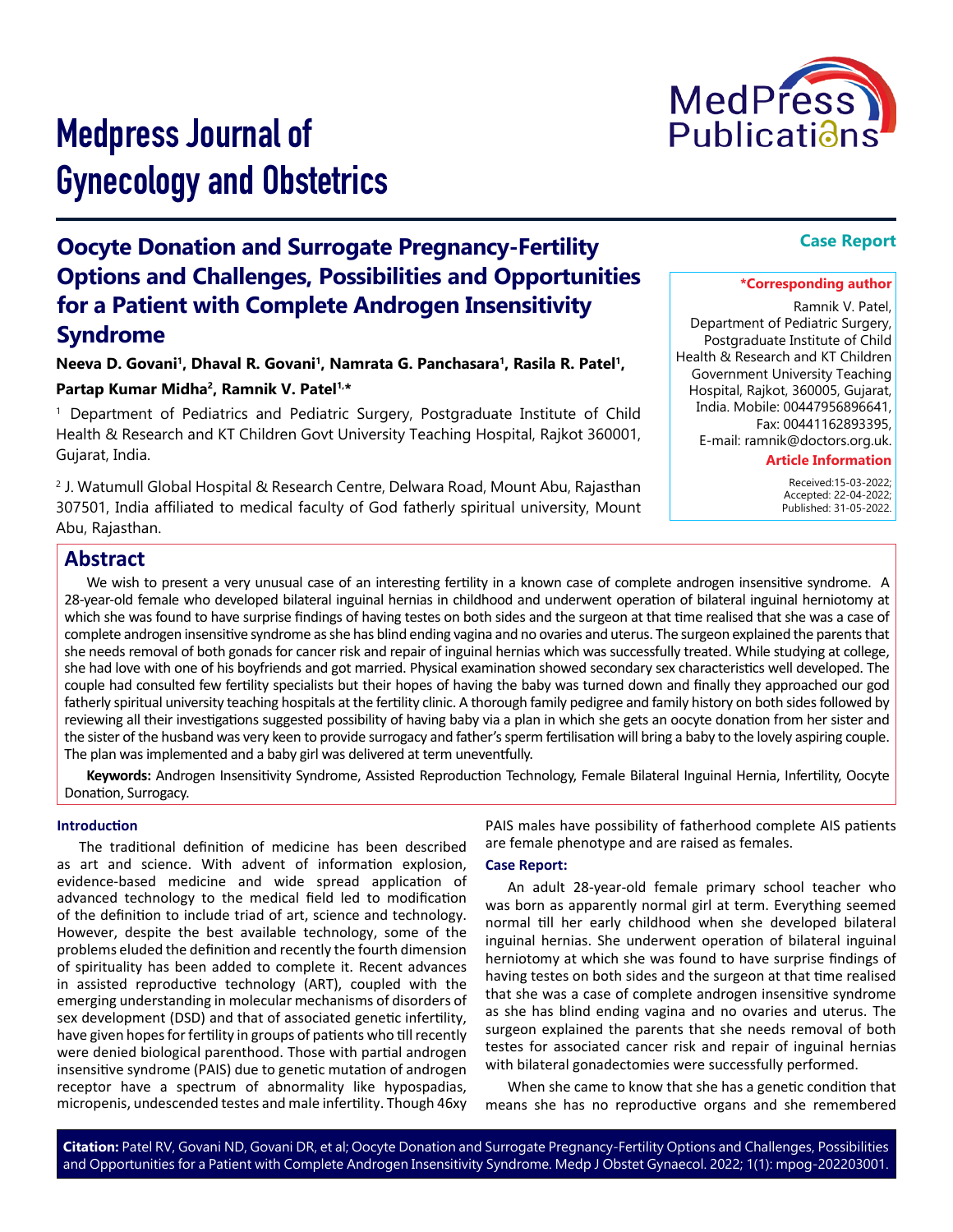# Patel RV **MedPress Journal of Gynecology and Obstetrics**

tearfully telling her younger sister of her sorrow that she would never be a mother. It was then that younger sister promised to donate one of her own eggs when the time came. Years later, married and desperate to start a family, she asked her little sister if she had really meant what she said. She was happy to donate but being unmarried reluctant to carry the baby for 9 months as first pregnancy. As an unmarried girl to have pregnancy in Indian culture was barely unacceptable rationally for her and emotionally, she was not prepared to hand over the first baby to her sister. Both parents were reluctant to find a stranger to act as a surrogate after hearing stories about women who demanded to keep the baby at the last minute.

Both parents always knew they wanted a baby of their own. But with wife unable to have children because of a rare genetic condition, they realised they might need some help to make their dream of a family come true. The couple had consulted few fertility specialists where her husband was found to be fertile but their hopes of having the baby was turned down. Finally, they approached our god fatherly spiritual university affiliated teaching hospitals at the fertility clinic to see if there was any hope in such complex case to have fertility by any means as the aspiring couple was very lovely with big joint families on both sides, Finally, when husband told his older sister, 32 years-old having two children, about the problem she offered to help so that genetically the baby will be a mixed of both parental side genetic materials.

She was otherwise healthy and did not have menarche or menstrual period as expected but was able to be sexually active and enjoy sex through her vagina. While studying at college, she had love with one of his boyfriends and got married. Her vital functions were within normal range. Physical examination showed secondary sex characteristics well developed but the clitoris and the labia were primitive. We noted the presence of surgical scars in her both groins with and prominent scar. Husband's physical examination was normal. Her blood test and urine laboratory tests including the husband's sperm analysis and hormone profiles were within normal limits. Her abdominal and transvaginal ultrasound examinations could not see both ovaries or the uterus as internal sexual organs.

A thorough family pedigree and family history on both sides followed by reviewing all their investigations by expert fertility specialists followed by a detailed discussion at a multidisciplinary meeting (MDT) of DSD. However, homologous fertility preservation using cryopreservation of either the mature oocytes following ovarian stimulation or that of ovarian tissue in prepubertal period before ovarian failure as in Turner syndrome for this group of patients seemed impossible. Heterologous fertility potentiation, in the cytogenetic infertility by donor oocytes, was a distinct possibility and has been successfully used by us. Single embryo-transfer and strict selection criteria and judicious use of this advanced technology were advocated by the MDT to minimize maternal morbidity and mortality.

However, MDT was of the opinion that with complete gonadal failure in her case, they need oocyte donation with intracytoplasmic sperm injection (ICSI)/ In vitro fertilization and embryo transfer (IVFET) for fertility. This category of patients is encouraged and known to resort to fertilization of donated oocyte using husband's sperms. Resultant embryos are transferred into surrogate uterus.

The parents carried a long search and started exploring the possibility of finding a surrogate stranger - but were put off by stories of some who dropped out or became too attached to the baby. Finally there sisters came to the rescue. In the end, that help came from close to home. husband's older sister, and wife's younger sister, joined forces to help them bring their baby into the world. Her sister was happy to provide the egg while sisterin-law was happy to carry the baby for nine months. All experts agreed to the suggested possibility of having baby via a plan in which she gets an oocyte donation from her sister and the sisterin law that is sister of the husband was very keen to provide surrogate pregnancy and father sperm will bring a baby to the lovely aspiring couple.

Pre-conception meeting was held with the patient, her husband and all their relatives on both sides and parents and their views and concerns were all explained and the detailed plan was given. So, the agreement was made. Wife's sister would provide the egg, Husband would fertilise it and it would be implanted into his sister, who would carry the baby. Over the next few months, husband's sperm was frozen, while his sister and sisterin-law were given hormone injections – one to build the lining of her womb and the other to help her produce more eggs to be harvested. Two embryos were implanted in his sister in December and she discovered she was pregnant on Christmas Eve. The 20 week scan revealed the family were expecting one baby, a girl. Pregnancy was monitored all through out which was uneventful and at term an apparently healthy 3200 grams weight full term baby girl was delivered via spontaneous vaginal delivery.

The post-delivery course of recovery was uneventful, and the patient, husband and families on both sides were very happy and satisfied with the fact that they could see the light at the end of the tunnel and that fertility is potentially possible even in a hopeless case of complete androgen insensitivity patients. Parent's dream has now come true and they are mother and father to the baby. Our case is an amazing example of use of art, science and assisted advanced reproductive technology with the sibling support from both parents and family affair of help and support made it possible eventually. If it wasn't for their sisters, they would still be childless and they felt that it's the best gift ever and they loved their sisters so much for it. Mother always knew she wanted to be a mother but it was just a question of how and husband can't believe that they are parents and felt like luckiest couple alive on this planet earth.

#### **Discussion:**

Advances in reproductive medicine in general and those in assisted reproductive technology in particular have revolutionized diagnosis of disorders of sex development and the management of the associated infertility. These advances have certainly provided fertility potentiation but require judicious application coupled with expert genetic counselling [1]. DSDs are a heterogeneous group of congenital conditions with variations in chromosomal, gonadal, or anatomical sex. Impaired gonadal development is central to the pathogenesis of the majority of DSDs and therefore a clear understanding of gonadal development is essential to comprehend the impacts of these disorders on the individual, including impacts on future fertility [2].

46, XY DSD can be caused by defects in androgen action, typically due to dysfunction of the androgen receptor (AR) [3]. DSD due to complete loss of function of the AR is called Complete Androgen Insensitivity Syndrome (CAIS), whereas mutations that retain some residual function result in Partial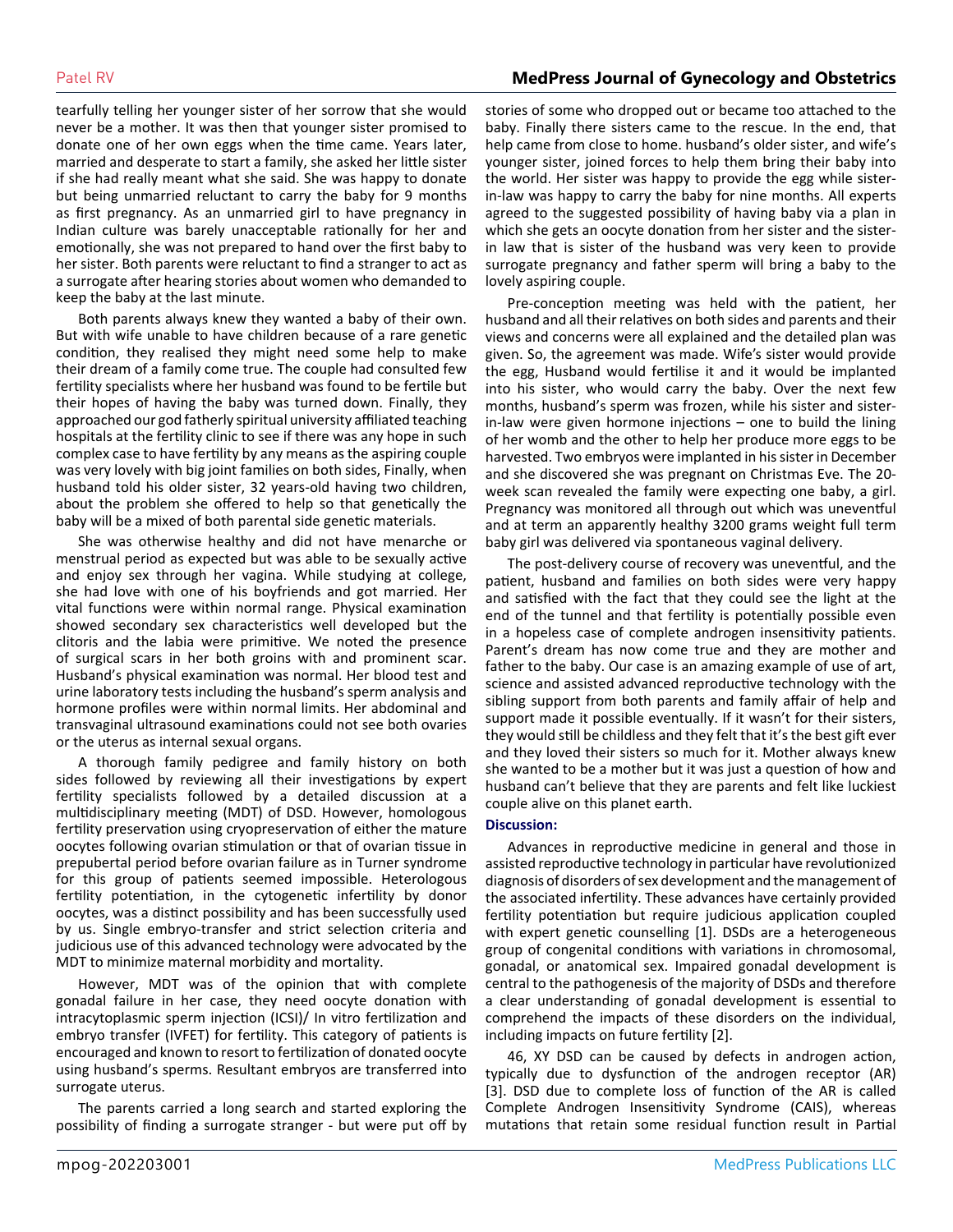Androgen Insensitivity Syndrome (PAIS). CAIS typically presents in adolescence as primary amenorrhea despite normal breast development. Alternatively, CAIS may present in childhood with palpable inguinal masses in an individual with a 46, XY karyotype and a typical female appearance to the external genitalia as has happened in our case. The phenotype in PAIS is variable depending on the degree of androgen sensitivity and there may be associated gynecomastia due to the peripheral conversion of testosterone to estradiol. Individuals with inactivating mutations of the LH receptor (Leydig cell hypoplasia) have a variable appearance ranging from a completely female phenotype to a variable degree of virilization, very similar to patients with AIS. However, breast development is not observed. Fertility is impaired in the majority of individuals with disorders of androgen action as a result of germ cell loss and/or failure of spermatogenesis [4].

DSD are defined as congenital conditions in which development of chromosomal, gonadal, or anatomic sex is atypical and a consensus statement has been issued that calls for patient- and family-centered care delivered by an integrated, interdisciplinary team [5]. The primary role of an integrated, interdisciplinary team would be to assess all of these perspectives and provide care that is founded on a patient- and family-centered model. Variability exists across stakeholder groups in the key concerns affecting young children/families with DSD. Interdisciplinary DSD healthcare team development should account for varying perspectives when counselling families and planning treatment [6].

Whereas the resulting recommendations for holistic, multidisciplinary care seem to have been implemented rapidly in specialized pediatric services around the world, adolescents often experience difficulties in finding access to expert adult care and gradually or abruptly cease medical follow-up. Many adults with a DSD have health-related questions that remain unanswered owing to a lack of evidence pertaining to the natural evolution of the various conditions in later life stages [7]. Our case is a living example of fertility problems later in her adult life.

Fertility potential in this population of DSDs is quite variable. Recent investigations into fertility potential in those previously thought to be infertile suggest that actually the majority may have fertility potential through experimental but evidence-based and experience-based protocols and the fertility preservation may be more in pediatric age groups. As fertility research and techniques advance, it is important to carefully consider pediatric ethical issues specific to this population, including gonadectomy, consent/assent, experimental treatment and false hope, cost and insurance coverage, genetic transmission to offspring, and gender dysphoria [8].

Gonadectomy is performed in our patient in childhood as it was thought at increased risk for germ cell cancer (GCC). The traditional clinical perception has long been that such gonads, without usual hormone function and fertility potential, lack purpose and that, given the GCC risk, should be removed. However, understanding of malignancy risk is evolving and GCC risk now can be stratified as in complete androgen insensitivity syndrome (CAIS) is <5%], whereas others confer intermediate or high risk such as partial AIS with cryptorchidism risk is ~50%). Accordingly, this risk stratification has allowed for timing of gonadectomy recommendations to be more individualized and recommend post pubertal gonadectomy or observation for patients with CAIS and

strong consideration of prepubertal gonadectomy for those with partial androgen insensitivity syndrome [9]. GCC may take years to become invasive malignancy, which is generally localized and highly curable; thus, observation protocols may be reasonable for select individuals [10].

#### **Conclusion**

In conclusion, we believe that complete androgen insensitive sensitive syndrome is a very unusual and rare DSDs, and that it is almost impossible to have fertility until recently despite advances in art, science and technology in modern medicine due to the underlying genetic complexity of the case. We strongly believe in taking help of spiritual understanding and intervention and positive use of existing lovely relationships in a joint family with good communication and co-ordination in such cases. Expectations and choices also vary with cultural or parental expectations. Although extremely rare to have fertility in a case of CAIS, the parents and relatives were very happy and satisfied with the outcome. We believe that patients, parents, public, professionals and fertility experts, must still consider possibility of fertility as a possible outcome when encountering an adult couple with such a DSD.

#### **Compliance with Ethical Standards**

#### **Conflict of Interest**

The authors have no conflict of interest to declare. No funding source was involved in this study.

#### **Ethical Approval**

All procedures performed on human participants were in accordance with the ethical standards of the institutional and national research committee and with the 1964 Declaration of Helsinki and its later amendments or comparable ethical standards.

#### **Informed Consent**

Informed consent was obtained from the parents and all the relatives involved prior to all the procedures. Parents and all involved parties were informed about the procedure.

#### **References:**

- 1. Vaidya, R.A., Gogte, J. Fertility options and challenges for patients with cytogenetic infertility & disorders of sex development. Mol Cytogenet 7, I20 (2014). https://doi. org/10.1186/1755-8166-7-S1-I20
- 2. [Gomes NL, Chetty T, Jorgensen A, Mitchell RT. Disorders of](https://www.ncbi.nlm.nih.gov/pmc/articles/PMC7178030/)  [Sex Development-Novel Regulators, Impacts on Fertility,](https://www.ncbi.nlm.nih.gov/pmc/articles/PMC7178030/)  [and Options for Fertility Preservation. Int J Mol Sci. 2020](https://www.ncbi.nlm.nih.gov/pmc/articles/PMC7178030/) [Mar 26;21\(7\):2282. doi: 10.3390/ijms21072282. PMID:](https://www.ncbi.nlm.nih.gov/pmc/articles/PMC7178030/) [32224856; PMCID: PMC7178030.](https://www.ncbi.nlm.nih.gov/pmc/articles/PMC7178030/)
- 3. Hughes I.A., Davies J.D., Bunch T.I., Pasterski V., Mastroyannopoulou K., MacDougall J. Androgen insensitivity syndrome. Lancet (Lond. Engl.) 2012; 380:1419–1428. doi: 10.1016/S0140-6736(12)60071-3.
- 4. [Hannema S.E., Scott I.S., Rajpert-De Meyts E., Skakkebaek](https://pubmed.ncbi.nlm.nih.gov/16400621/#:~:text=The complete androgen insensitivity syndrome (CAIS)%2C caused by mutations,risk of germ cell malignancy.) [N.E., Coleman N., Hughes I.A. Testicular development in](https://pubmed.ncbi.nlm.nih.gov/16400621/#:~:text=The complete androgen insensitivity syndrome (CAIS)%2C caused by mutations,risk of germ cell malignancy.)  [the complete androgen insensitivity syndrome. J. Pathol.](https://pubmed.ncbi.nlm.nih.gov/16400621/#:~:text=The complete androgen insensitivity syndrome (CAIS)%2C caused by mutations,risk of germ cell malignancy.)  [2006; 208:518–527. doi: 10.1002/path.1890.](https://pubmed.ncbi.nlm.nih.gov/16400621/#:~:text=The complete androgen insensitivity syndrome (CAIS)%2C caused by mutations,risk of germ cell malignancy.)